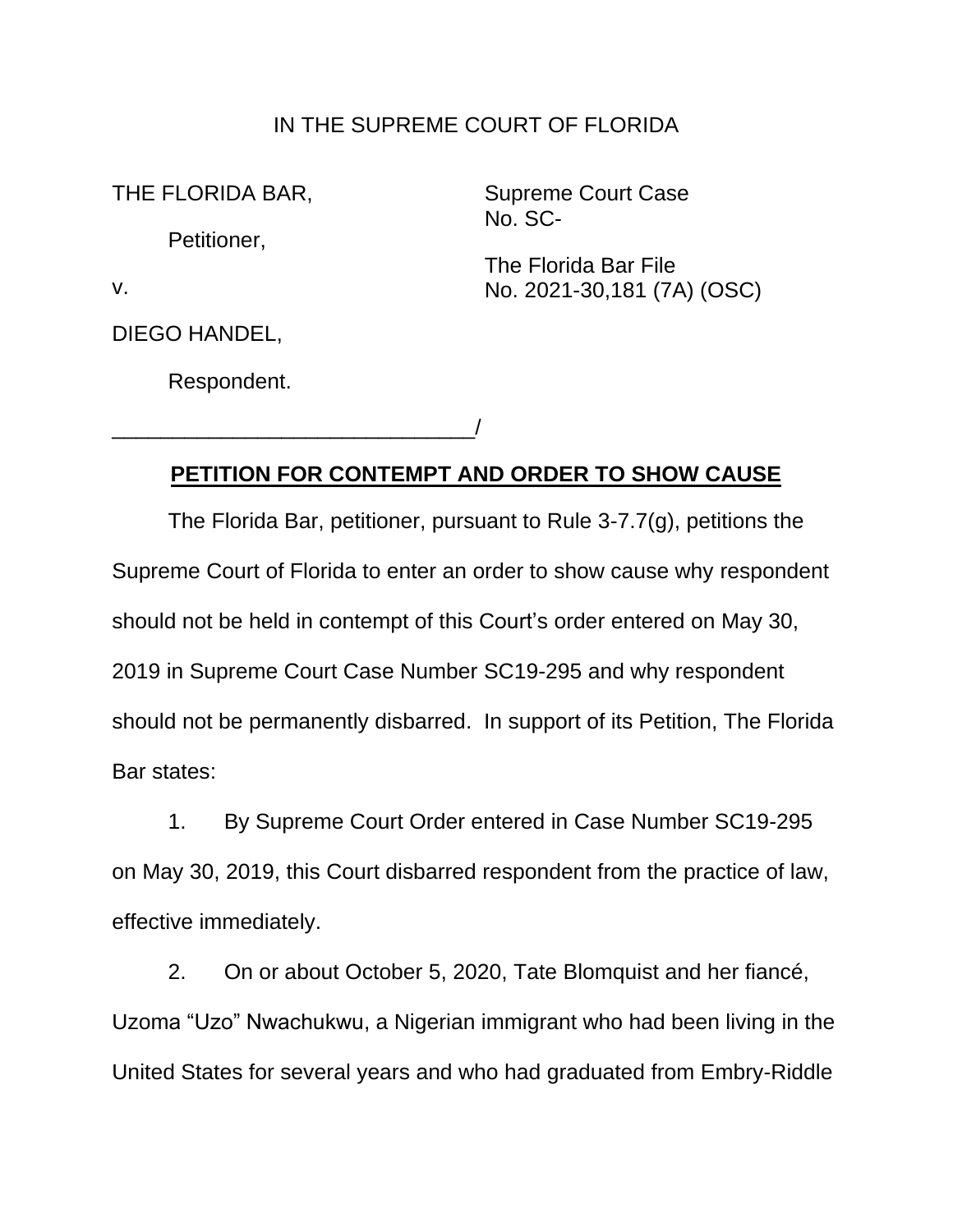Aeronautical University in Daytona Beach, Florida, hired respondent to represent Mr. Nwachukwu in seeking a marriage-based immigration permanent resident card, also known as a "green card." Affidavits of Ms. Tate Blomquist and Mr. Uzoma Nwachukwu are attached hereto and incorporated herein as Exhibits "A" and "B" respectively.

3. Ms. Blomquist and Mr. Nwachukwu decided to hire respondent because respondent was handling Folashade Balogun's naturalization case and Ms. Balogun was a very close friend of Mr. Nwachukwu.

4. On October 5, 2020, Ms. Blomquist and Mr. Nwachukwu met with respondent at his office located at 149 South Ridgewood Avenue, Suite 220, Daytona Beach, Florida for a consultation that lasted one and one-half hours.

5. During the initial consultation, respondent advised Ms. Blomquist and Mr. Nwachukwu as to how they could obtain a marriagebased permanent resident card for Mr. Nwachukwu. Respondent explained the process to them and agreed to represent Mr. Nwachukwu in the immigration matter.

6. Respondent advised them that he would complete the necessary paperwork and handle the immigration case for a fee of \$1,750.00 and that the filing costs would be an additional \$1,760.00.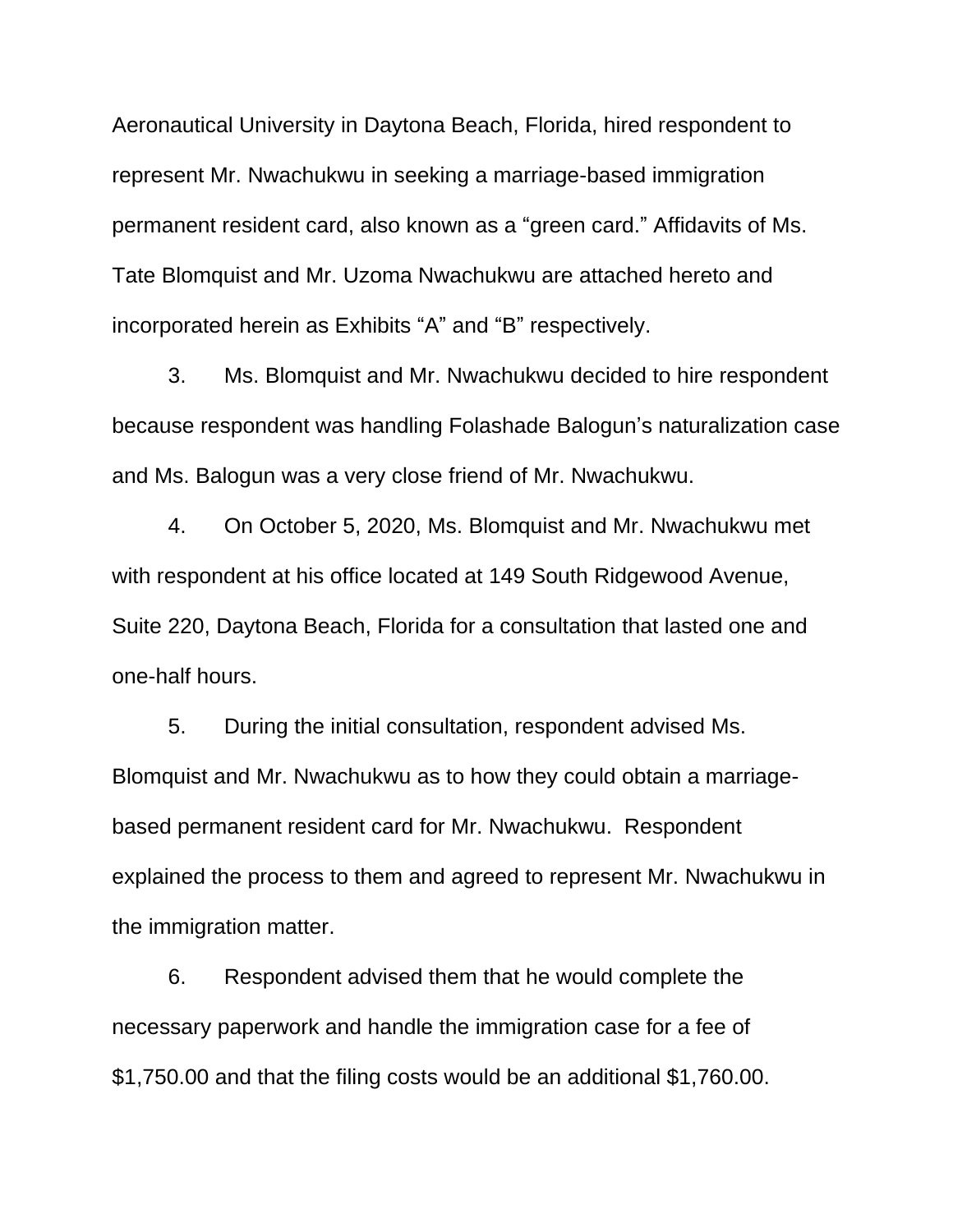and had immigrated to the United States. 7. During the meeting, Ms. Blomquist inquired how long respondent had been practicing law and respondent replied that he had been practicing law "forever" and that he originally was from South Africa

8. Ms. Blomquist and Mr. Nwachukwu provided respondent with their original documents needed to prepare the necessary paperwork to commence the immigration case.

9. Ms. Blomquist and Mr. Nwachukwu believed respondent to be an attorney who was licensed to provide Mr. Nwachukwu with legal services in connection with the immigration matter.

10. At no time did respondent advise either Ms. Blomquist or Mr. Nwachukwu that he was not an attorney or that he had been disbarred from the practice of law in Florida.

11. Respondent advised Ms. Blomquist and Mr. Nwachukwu that he could not accept credit card payments. As a result, Ms. Blomquist and Mr. Nwachukwu briefly left respondent's office to visit an automated teller machine, obtained the necessary cash, and returned to respondent's office.

12. Ms. Blomquist paid respondent \$200.00 for the initial consultation, in cash, for which respondent provided her with a hand-written receipt.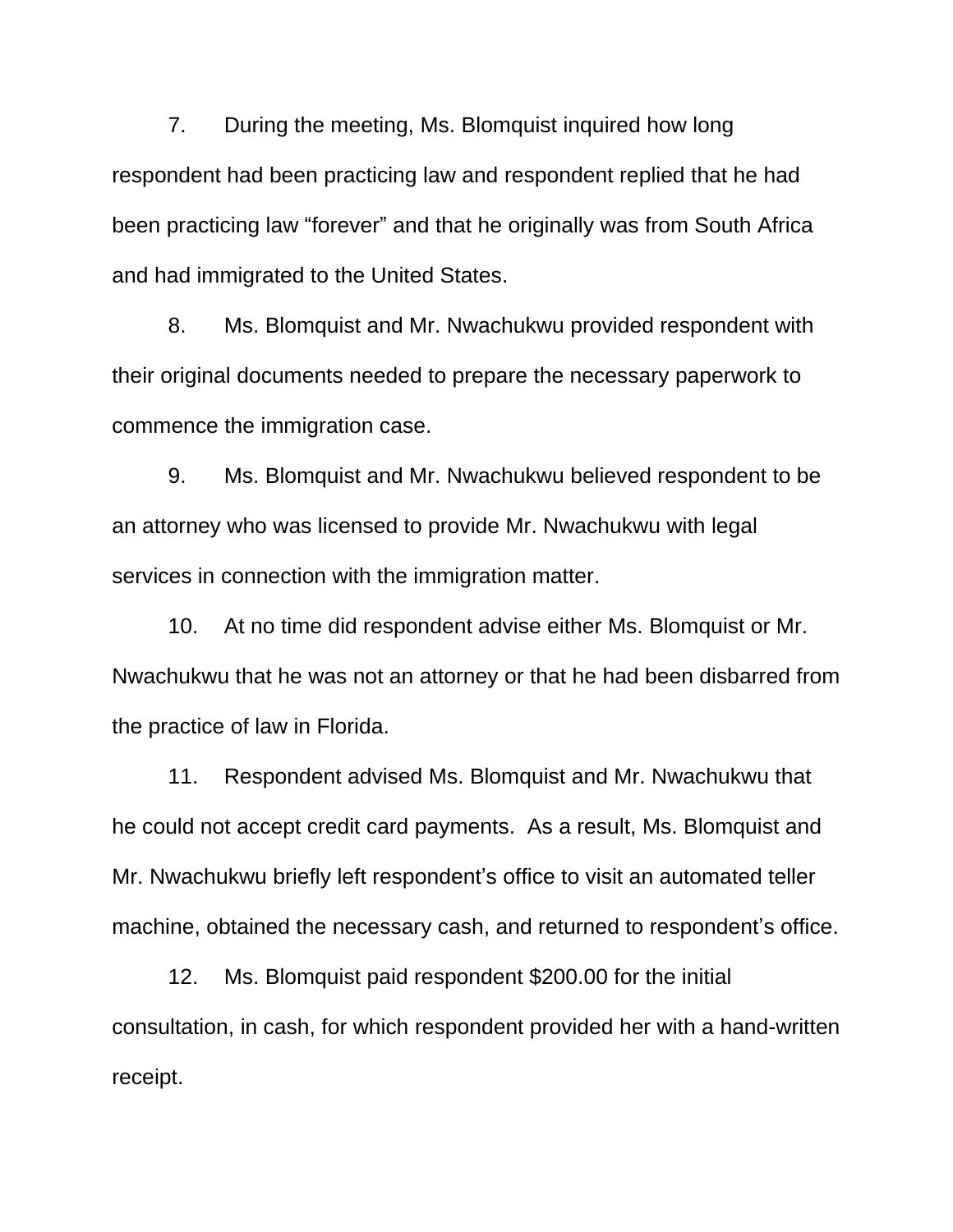13. When Ms. Blomquist asked respondent for his business card, respondent advised that he did not have any at the moment because they were being printed.

14. Concerned about respondent's lack of normal office trappings such as a receptionist, business cards, other clients in the waiting area and ability to accept credit card payments, on October 6, 2020, Ms. Blomquist conducted an internet search of respondent's name. The search results revealed that respondent had been disbarred from the practice of law in Florida.

15. Thereafter, on October 6, 2020, Mr. Nwachukwu and Ms. Balogun went to respondent's office and met with respondent.

16. Mr. Nwachukwu advised respondent that he and Ms. Blomquist had learned of respondent's disbarment and that he and Ms. Balogun wanted a refund of the money paid to respondent for legal services.

17. Although respondent refunded to Mr. Nwachukwu the \$200.00 payment, respondent advised that he was unable to pay any refund to Ms. Balogun at that time due to a lack of sufficient funds. Respondent advised Ms. Balogun to return to the office at 2:30 p.m. on October 7, 2020 and respondent would be able to make a refund to her at that time.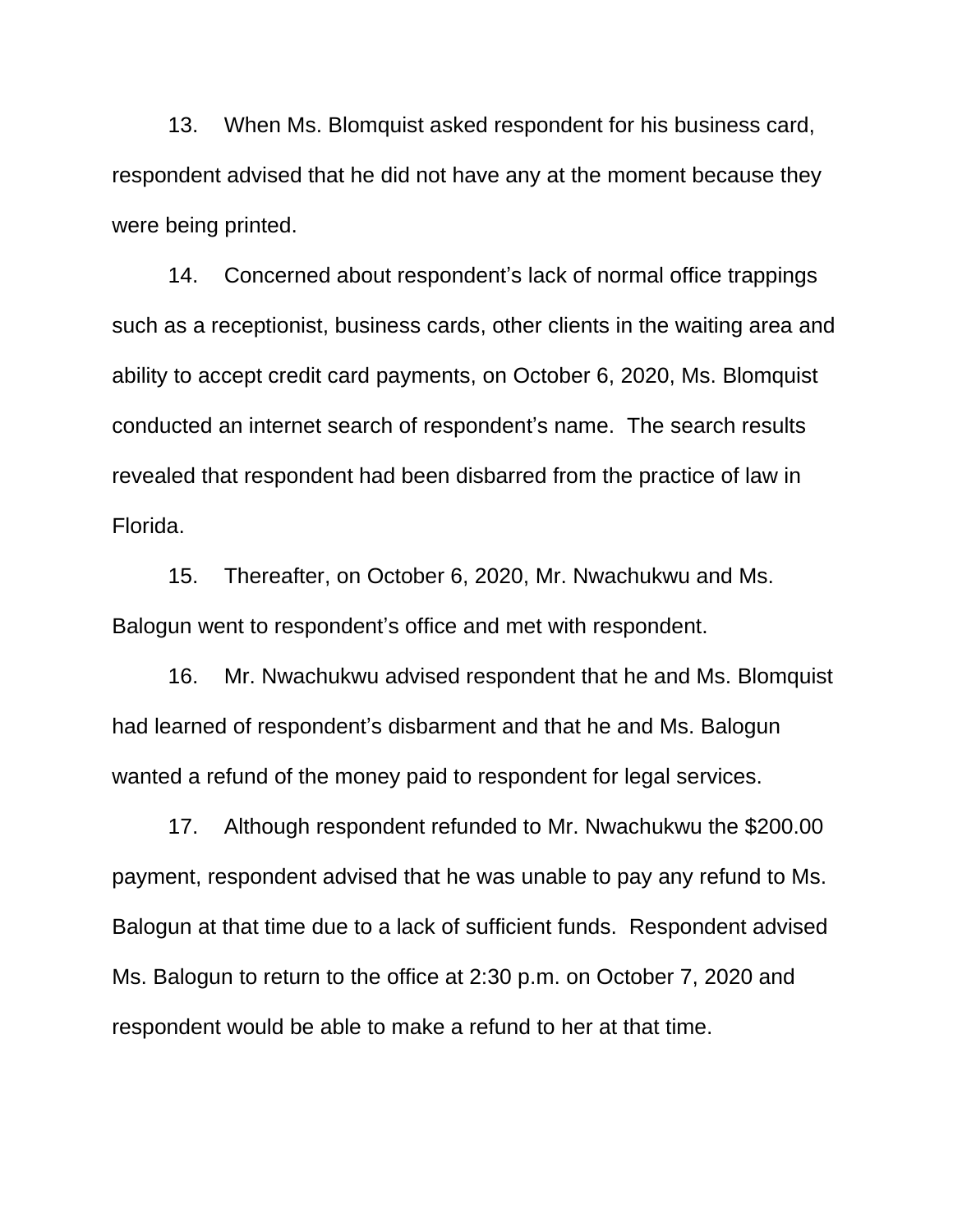18. Respondent returned to Mr. Nwachukwu the original documents received from Ms. Blomquist and Mr. Nwachukwu and returned the original documents received from Ms. Balogun as well.

 19. On October 6, 2020, Shirley Coleman, Staff Investigator with The Florida Bar, interviewed Ms. Blomquist and Mr. Nwachukwu regarding their interaction with respondent whom they believed to be an attorney. See Affidavit of Shirley Coleman attached hereto and incorporated herein as Exhibit "C".

 Balogun regarding her interaction with respondent. Ms. Balogun also 20. On October 20, 2020, Ms. Coleman also interviewed Ms. believed that respondent was an attorney when she hired him to represent her in her immigration case.

21. Further, as of January 26, 2021, respondent's LinkedIn profile identifying him as a partner and owner of Diego Handel Law Offices and the Diego Handel Attorney/The Law Offices of Diego Handel Facebook page remain active. See Affidavit of Shirley Coleman, Staff Investigator with The Florida Bar, attached hereto and incorporated herein as Exhibit "C".

22. The other members of The Florida Bar should not have to pay for respondent's noncompliance with this Court's order and the instant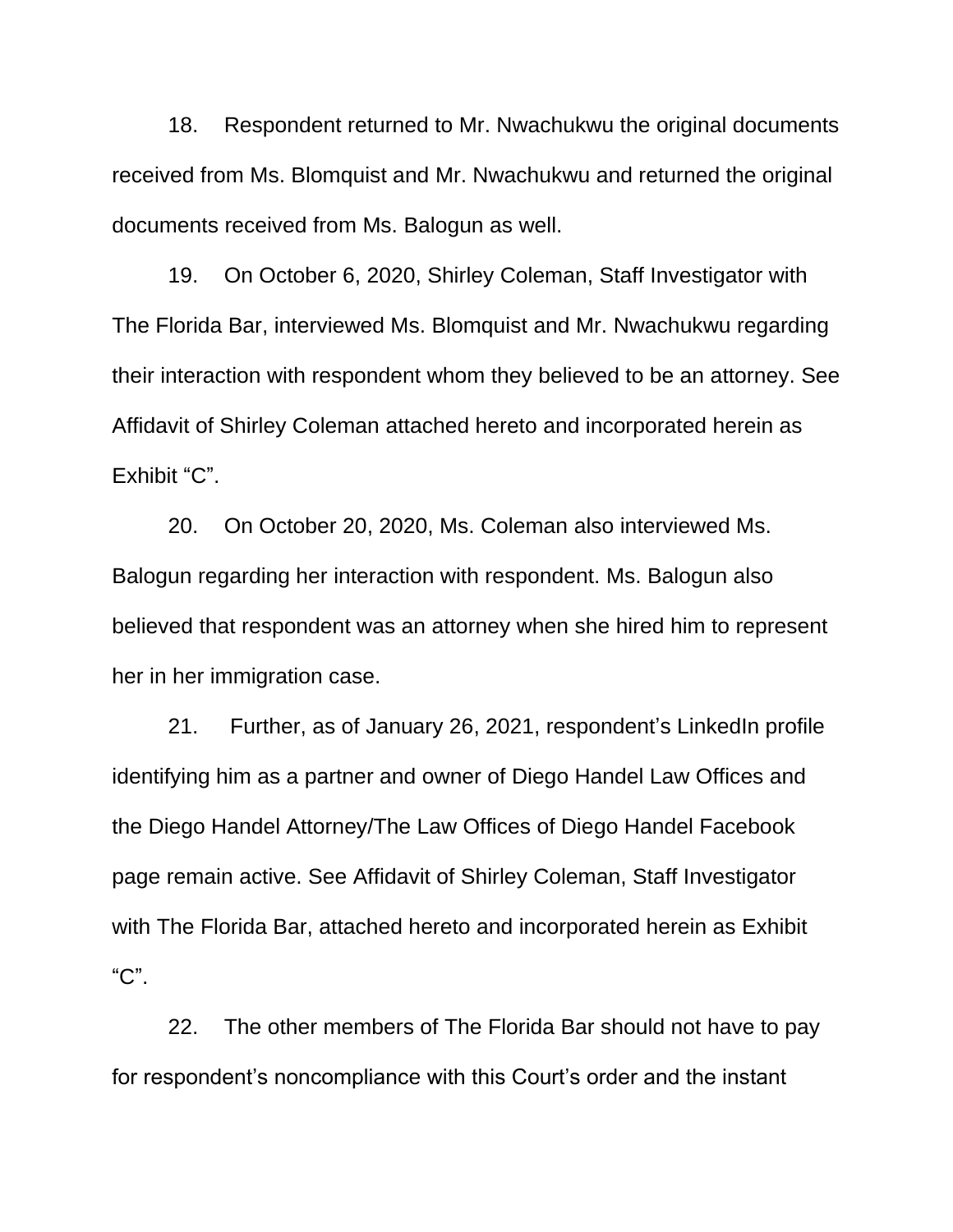proceeding. Therefore, the Bar is requesting administrative costs of \$1,250.00 against respondent.

WHEREFORE, The Florida Bar, respectfully requests this Court enter an order compelling Diego Handel to show cause why Diego Handel should not be held in contempt of this Court's Order and permanently disbarred.

Respectfully submitted,

Kaille Backounty

Karen Clark Bankowitz, Bar Counsel The Florida Bar Orlando Branch Office 1000 Legion Place, Suite 1625 Orlando, Florida 32801-1050 (407) 515-3248 Florida Bar No. 706531 kbankowitz@floridabar.org orlandooffice@floridabar.org

## **CERTIFICATE OF SERVICE**

I certify that this document has been E-filed with The Honorable John A. Tomasino, Clerk of the Supreme Court of Florida, with copies provided to Diego Handel, Respondent, by E-mail at dhandel@bellsouth.net, and by United States Mail certified mail No. 9414 7266 9904 2965 0418 19, return receipt requested, at 149 South Ridgewood Avenue, Suite 220, Daytona Beach, Florida 32114-4371; and to Staff Counsel, The Florida Bar, 651 East Jefferson Street, Tallahassee, Florida 32399-2300, via E-mail at psavitz@floridabar.org; on this 4th day of February, 2021.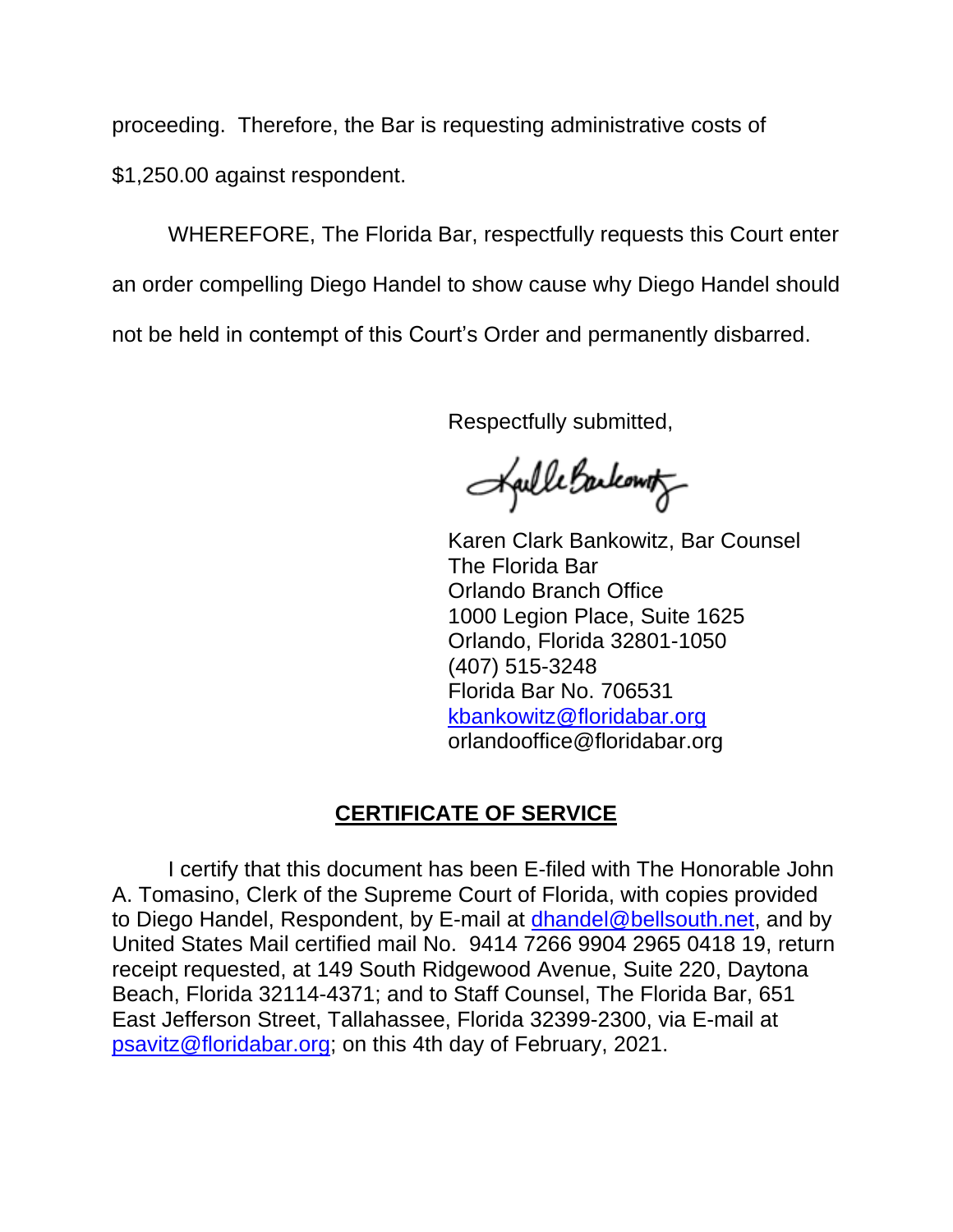Kaille Backount

Karen Clark Bankowitz, Bar Counsel